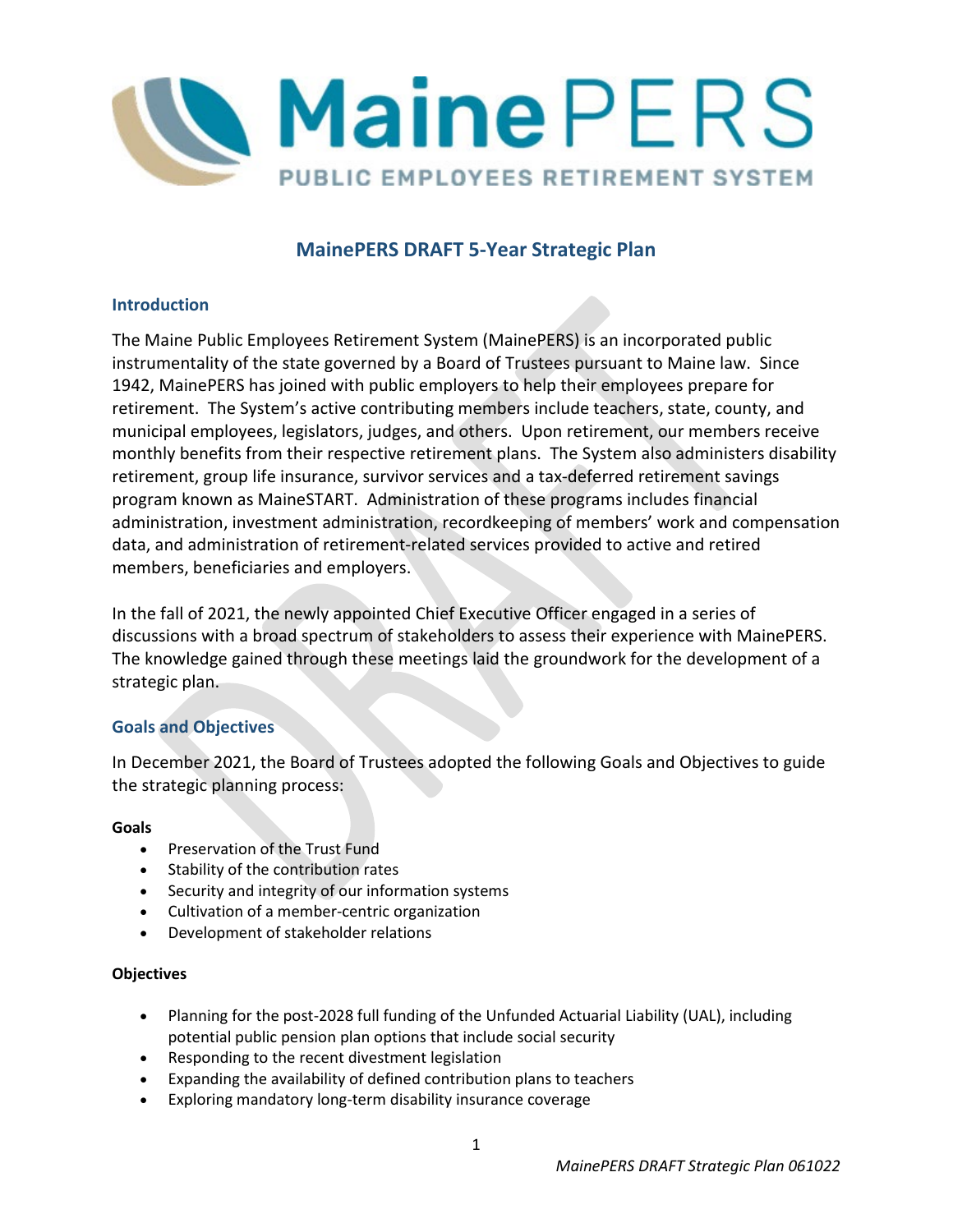### **Strategic Planning Process**

The Goals and Objectives adopted by the Trustees created the framework for the Strategic Plan. The process of developing the plan engaged all employees through multiple all-staff meetings, two employee surveys and two rounds of small group meetings to discuss and refine the mission and vision statements and to develop a set of organizational values that best represent the collective commitment of our staff.

### **DRAFT Mission and Vision Statements**

The Senior Management Team took primary responsibility for the development of the following DRAFT Mission and Vision Statements, consistent with the Trustees' Goals and Objectives and with input from the Trustees as well as staff:

### **DRAFT Mission**

MainePERS partners with public employers to deliver retirement and related services.

### **DRAFT Vision**

MainePERS is a trusted and effective fiduciary focused on meeting the needs of active and retired members, beneficiaries and employers.

# **DRAFT Organizational Values**

The DRAFT Organizational Values were developed and refined through the small group meetings, which engaged all staff. Staff representatives from each of the small groups took on the responsibility of articulating the discussions into a set of values and then engaging with their co-workers to refine the statements into the following set of values:

- Accountability We act with integrity. We educate, equip, and empower all to consistently deliver knowledgeable and respectful service to our constituents and colleagues.
- Respect We respect individuals and are mindful of culture and diversity in all we do, exercising empathy, compassion, kindness and appreciation in valuing others.
- Collaboration We work together, proactively sharing information and knowledge and acting transparently in all interactions.
- Stewardship We secure and safeguard assets (data, funds) entrusted to our care and consistently comply with our obligations to ensure benefits are sustained.
- Agility We strive for personal and organizational excellence through continuous improvement.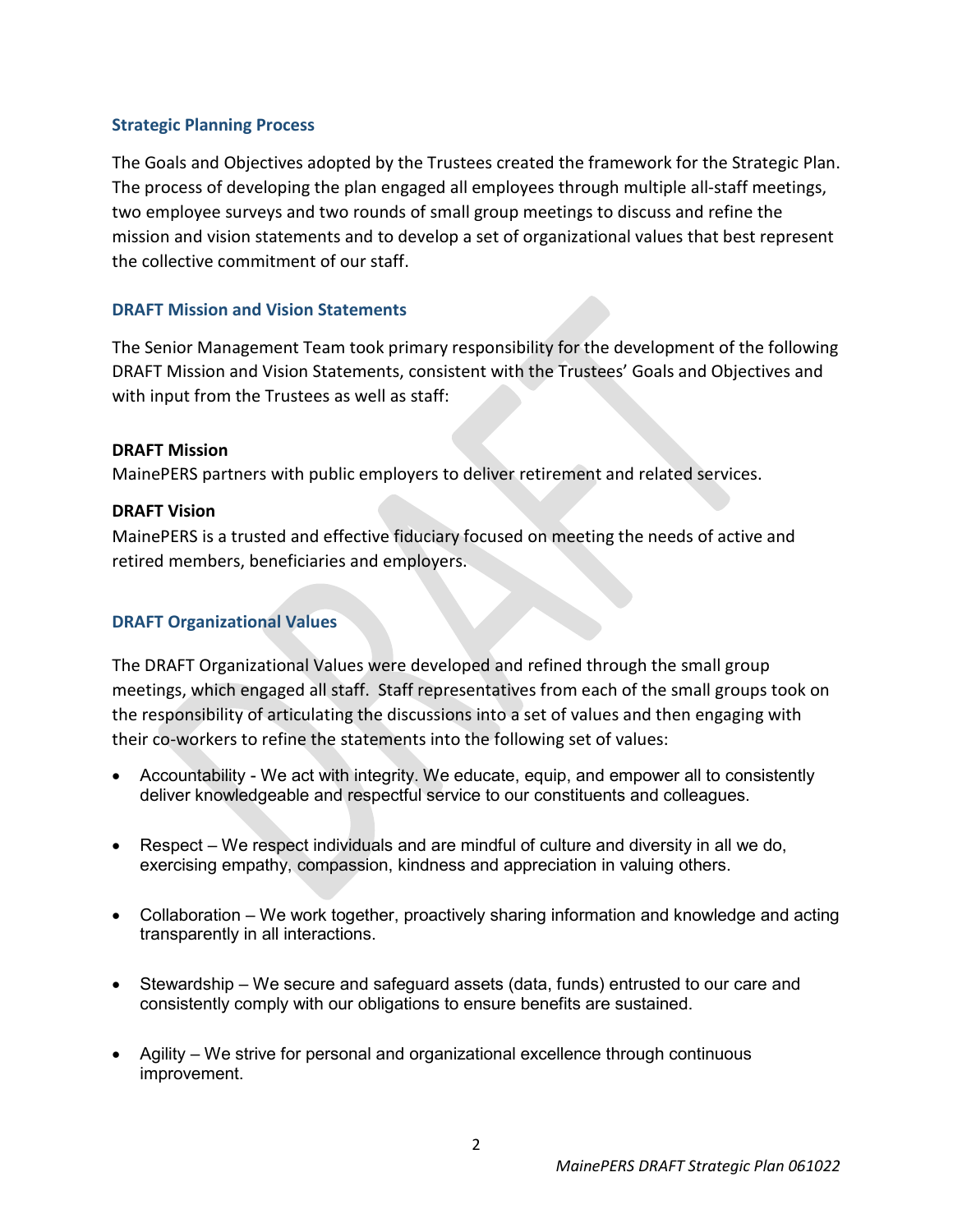# **DRAFT Strategic Objectives**

The DRAFT Strategic Objectives outlined here represent at a high level the actions needed to support the Trustees' Goals and Objectives. Once the Strategic Plan is finalized and adopted individual initiatives will be put in place that contribute to each of these objectives.

### **Goal I: Preservation of the Trust Fund**

Strategic Objectives:

- A. Continuously review governance and risk management practices that drive accountability, consistency and transparency and engage trustees in annual fiduciary education
- B. Continuously review the strategic asset allocation to optimize earnings, manage risk & ensure sufficient liquidity
- C. Plan for post-2028 full funding of the 1996 State Employee and Teacher Plan UAL
- D. Develop policy to address the recent divestment legislation in accordance with sound investment criteria and consistent with fiduciary obligations

### **Goal II: Stability of the Contribution Rates**

Strategic Objectives:

- A. Employ periodic experience studies and annual actuarial valuations to identify the trust fund's future financial needs
- B. Apply sound actuarial methods to promote stability of the contribution rates
- C. Ensure employers and other stakeholders are informed of funding trends

### **Goal III: Security and Integrity of our Information Systems**

Strategic Objectives:

- A. Ensure the cybersecurity management program meets current and future needs
- B. Maintain and upgrade core information systems
- C. Explore a cloud strategy to host information systems

### **Goal IV: Cultivation of a Member-centric Organization**

Strategic Objectives:

- A. Develop a comprehensive customer communications and service model
- B. Improve processes to promote timely and accurate service by ensuring the integrity of the data, streamlining and automating workflow processes, and reducing processing times
- C. Document workflow policies, practices and procedures and develop staff training programs
- D. Institute a quality assurance and control program
- E. Implement a member self-service portal
- F. Expand the availability of defined contribution plans (MaineSTART)
- G. Engage stakeholders on the experience of members under the new disability program
- H. Explore mandatory long-term disability insurance coverage